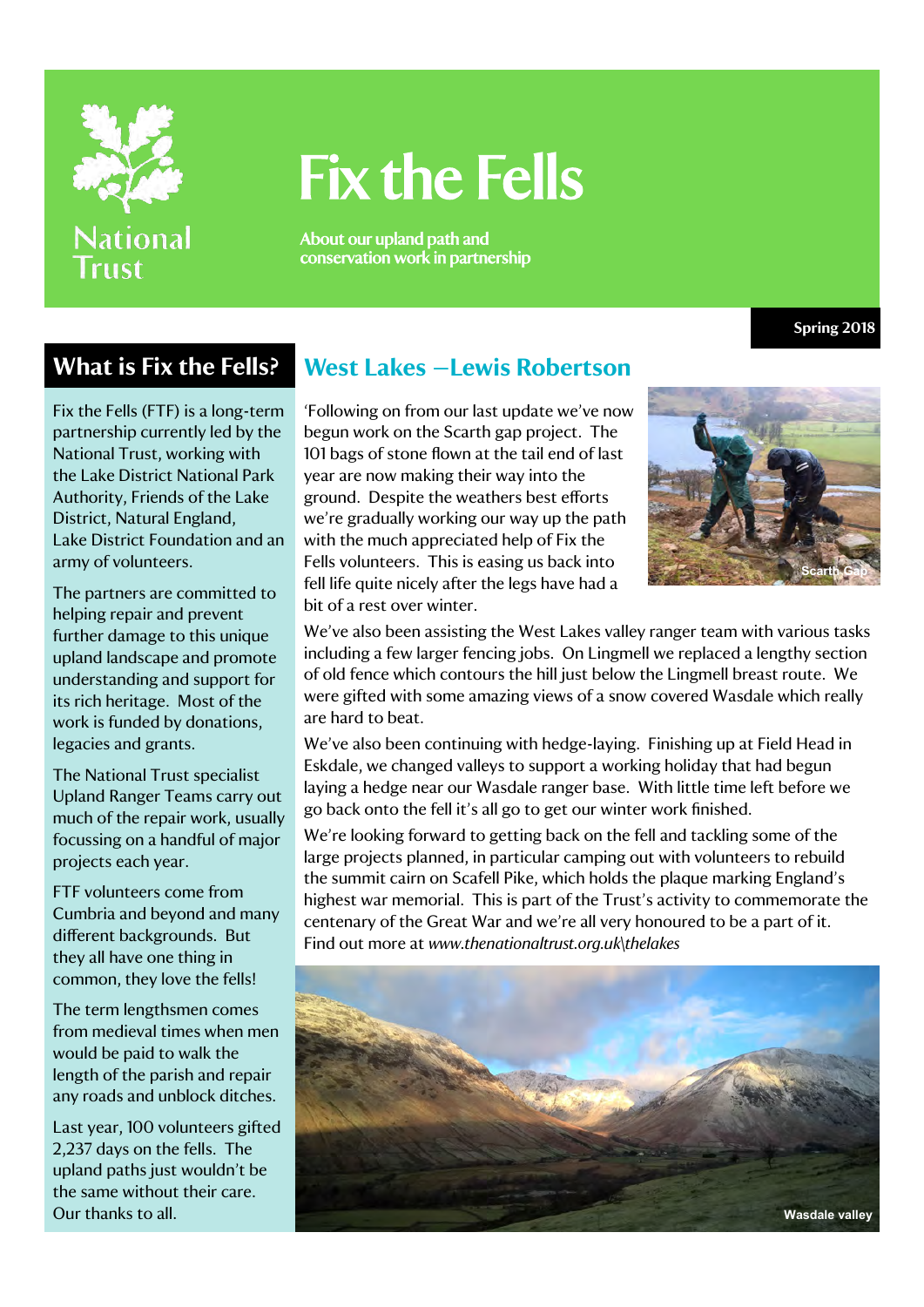#### **Fix the Fells Spring 2018**

#### **Basecamp — Rob Clarke**

'The transition into spring has seen us deep in planning for the fell season ahead. Along with the South Lakes path team we had a site visit to Martcrag Moor in January to write a specification for the job for the annual upland 'blitz'. This year, as well as the now regular visitors from Scotland, we will also be welcoming the upland rangers from Snowdonia. As we plan on building a path on sheep fleece again for the first time in a few years, everyone is very keen to get some hands on experience of this rarely used technique. It helped that the day of the site visit was glorious weather too…



We've also been recruiting. Matt Tweed recently started in the new role of Fix the Fells Volunteer Development Ranger. Based at High Wray, the role is Lake District wide and will focus on working with the volunteer lengthsmen to tackle the many smaller path repair jobs, along with offering training to existing and new volunteers to ensure work is carried out to a consistent and high level of quality. It's a very exciting proposition and a role we're sure will help take Fix the Fells volunteering to the next level.

Meanwhile, we're working with our usual variety of volunteers at Basecamp. We're repairing a low level path in the Greenburn valley, near Coniston which is just a short walk in. It's a great chance to get the sort of volunteers involved with this kind of work who wouldn't be able to get up onto the higher fells. Hopefully the weather will be a bit kinder than when we visited earlier in the year, when the extremely heavy rain demonstrated very well why the drainage needed repairing.'



### **South Lakes - Joe Bagnall**

'2018 is a year of big projects for us. We finished off winter work over January and February, focussing on hedge -laying projects in the Hawkshead area. We've laid several hundred metres of hedge over a number of sites, quite a daunting task when you only have one chainsaw user amongst us all and lots of big trees!

Hedging is traditional countryside conservation work, great for wildlife and good for people too. Hedges look lovely in the landscape and also form wildlife corridors between woodlands providing safe places for many species to live. In the past, the large amounts of cut wood generated would have been stuck back into the hedge to form a more effective stock barrier, and larger pieces may have been used for tool handles or sharpened and used as stakes. Today most hedges are wire fenced on both sides, but we still use a lot of the wood as stakes to keep the hedge tight and solid. We produced over five tons of firewood which will be used by Basecamp volunteers and in our NT holiday cottages.

This year we're helping the Central Lakes Team on their huge Boredale Hause Coast to Coast project in Ullswater, which requires 380 bags of pitching stone to repair the path and bridleway. As nearby stone sources are home to protected species like Woolly Hair Moss, we've had to fill stone bags at locations much farther from the work site than normal. Thankfully having two teams meant that we could spread the effort and we filled all 380 bags in four weeks with helicopter lifts planned in April. Later in the year we'll work on the bridleway near to Walna Scar with our working holiday groups, and help Basecamp prepare for the annual Fix The Fells Blitz.'



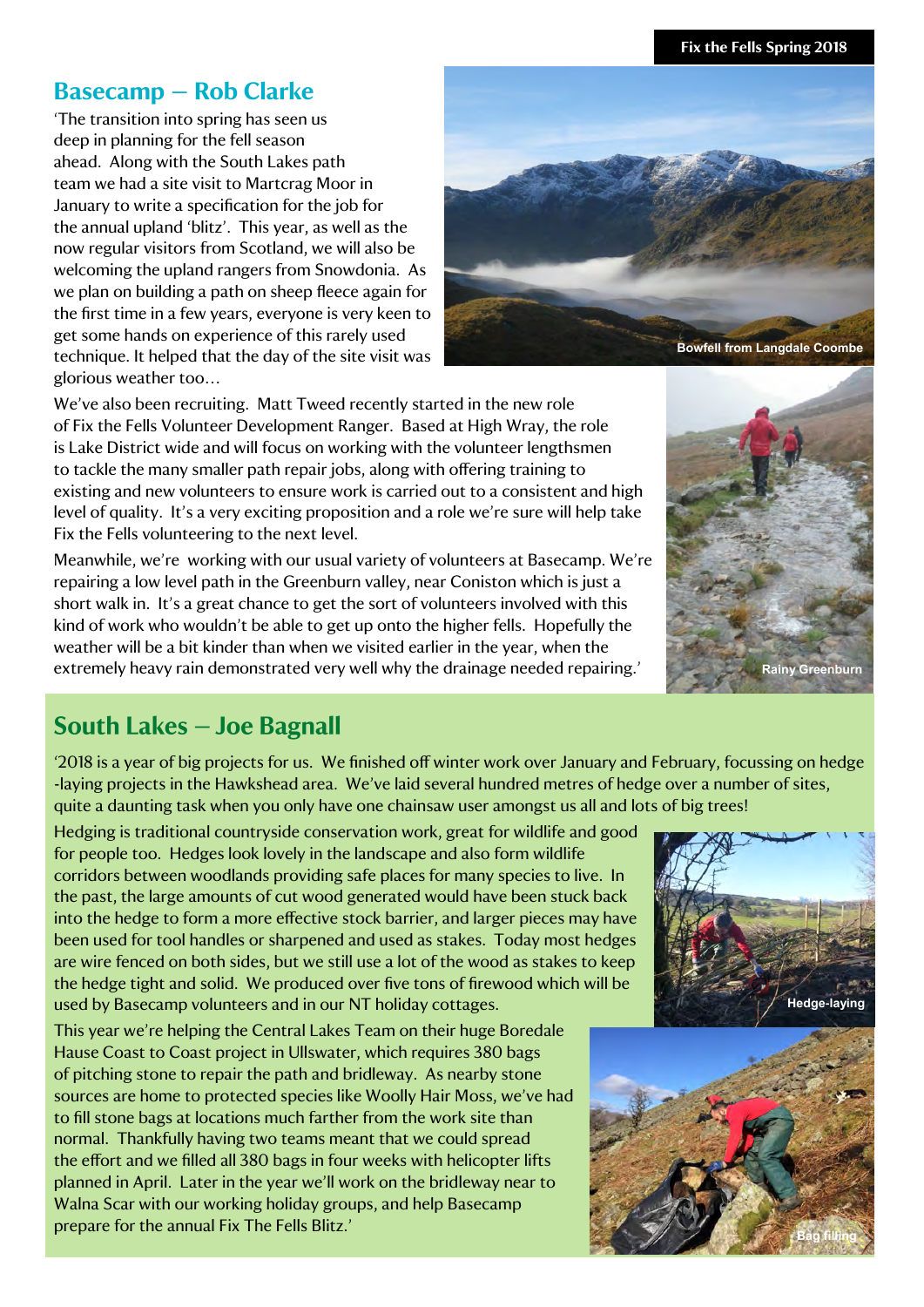#### **Fix the Fells Spring 2018**

### **Central and East Lakes—Pete Entwistle**

'Every year we have work to do at Aira Force, which is such a popular year round destination the paths need constant maintenance and repair. This past winter we've concentrated on a steep 25m section near to High Force, putting in pitching and drains. All the rock is sourced from the surrounding woodland and 'power-barrowed' to the site. The weather has been interesting, with a lot of snow making progress slow-going and some days impossible.

We spent a week at the start of February helping our Woodland Ranger Liam plant six hectares of scrub habitat on the lower slopes of Helm Crag, Grasmere. With other volunteers and NT staff we planted 1,800 trees including protecting each tree with a tree guard. The poor winter weather meant that everything had to be hand carried up onto site, that meant 1800 trees, tree guards and posts and then planted in a mixture of rain, sleet and snow – the only constant was the cold!! The mix of tree species will provide long-term benefits. Flowering tree species are great for bees and other insect pollinators, which in turn provide food for invertebrates, birds and mammals. The tree roots will help to hold the steep soils together and soak up water, reducing the amount of erosion that can silt up streams and becks downstream, where native brown trout spawn.

During the winter months peat restoration work has been taking place on NT land in partnership with Cumbria Wildlife Trust. The work has included raising water levels to help prevent the remaining peat from drying out and being lost to the harsh weather. We spent a day with Cumbria Wildlife helping to protect the exposed peat by planting heather to help prevent it drying out.

After the quite challenging winter and early spring weather, we're now looking forward to getting out on the fells in summer sunshine.'

## **North Lakes—Ted Everitt-Stewart**

'A few of you may be surprised to learn we have been working on Cat Bells again. This terrace path from Hawes End to Manesty really is an incredible busy path. Due to its easy gradient and accessibility by boat or bus, many people who cannot venture into the high fells walk this path and admire the views. We spend days here every year repairing erosion from wear and weather. This year we put in 10 stone drains that should need almost no maintenance in the future. They were a great challenge to build with the available stones, each one needing careful placement. Our thanks to South Lakes team who lent a hand with these.

The Langstrath valley has long suffered from over-grazing and the land is now in poor condition. To begin to increase biodiversity and aid the health of the land we've already fenced our 80 hectares from grazing and last year planted 50 trees in cages. This year we have added to this with a further 100 trees. This has been a great job as the site was up near Stake Pass; on a particularly sunny day at the end of January we were left debating if there was a better work site in the whole country? With help from the North Lakes Estate Team and Fix the Fells volunteers this job really has been a whole team effort.

We've also been getting stuck into hedge laying. With 500 meters to do on the North Lakes property, it's been all hands on deck. We've really enjoyed a decent amount of time with the chainsaw; our winter work adds variety to the job and it's important to keep these traditional skills alive. The hedges have also been in some great locations; with 300 meters to do at the head of Ennerdale I think we all had a few of those moments when you really appreciate your surroundings and the lifestyle you have. Now we'll soon be bag-filling, a highlight of the year for me as we head for the fells. Haweswater and Manesty here we come!'



**Ennerdale**